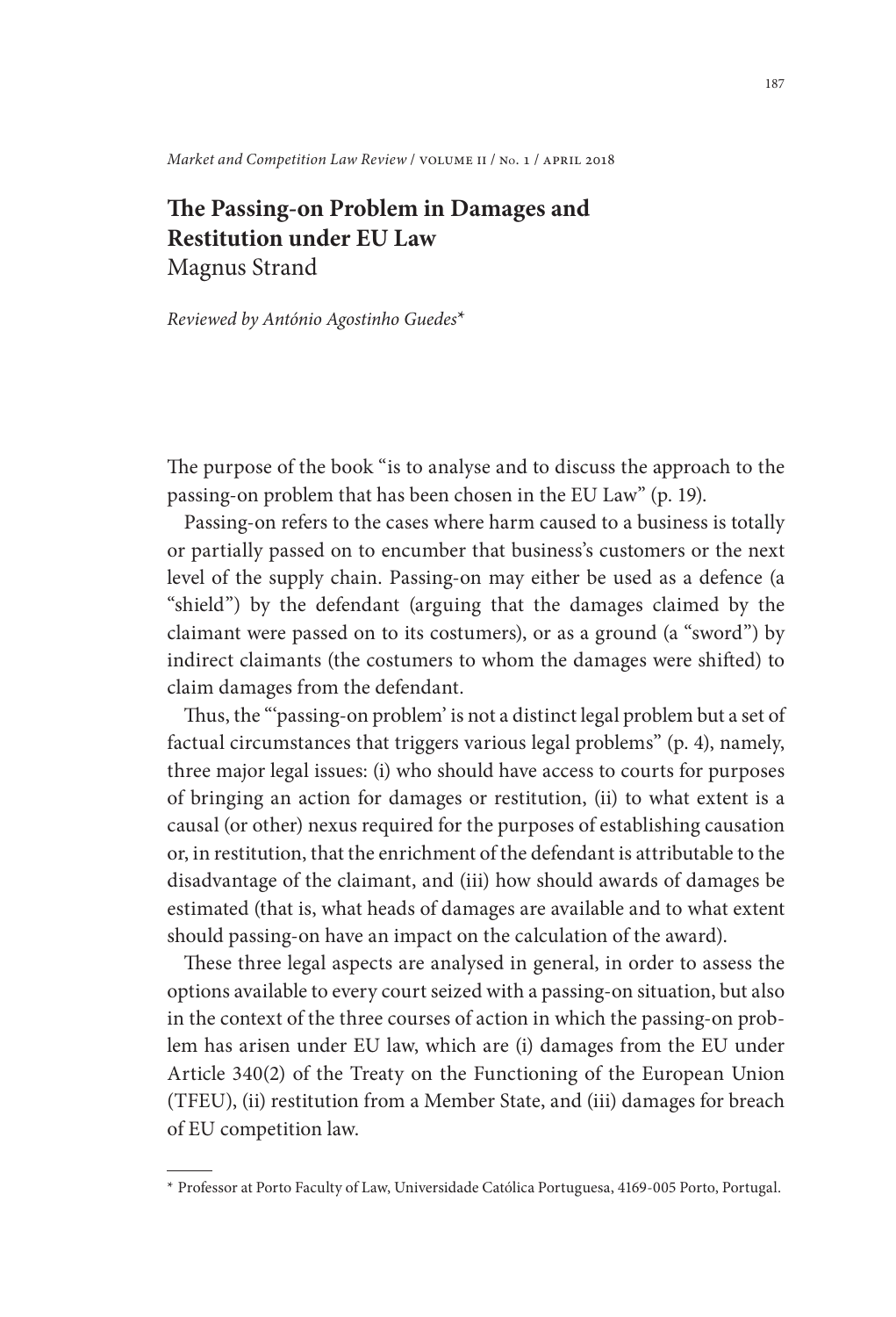The book is divided into five parts.

Part I contains two chapters. First, a brief introduction to the passingon problem, beginning with an illustrative example followed by a description of the intended purpose of the book and of how the problem will be addressed (p. 3-23). The second chapter deals with the access to courts in general under EU law, that is, what conditions have to be met by the claimant to bring an action before the EU courts and which principles of EU law apply when an action is brought before the national courts – which would be the case where the action is brought against a Member State or aw apply when all action is blought before the hational courts – which<br>would be the case where the action is brought against a Member State or<br>a private entity (or individual). In this latter context, the author runs a thorough analysis of the principle of effective judicial protection, on the one hand, and of the principles of equivalence and effectiveness, on the other (p. 24-59).

Chapters 3 (Part II), 5 (Part III) and 7 (Part IV) constitute the main chapters of the book, where the passing-on problem is discussed in the context of the three relevant courses of action aforementioned.

Chapter 3 refers to the actions for non-contractual damages under Article 340(2) TFEU, that is, actions brought before the Court of Justice for damages caused by EU institutions or by their servants in the perfor-Article 540(2) TFEU, that is, actions brought before the Court of Justice<br>for damages caused by EU institutions or by their servants in the perfor-<br>mance of their duties. After an introduction to Article 340(2) TFEU, the three legal aspects triggered by passing-on (access to court, substantive proximity and estimation of damages) are discussed and analysed in the context of these actions, both in general terms and specifically in relation proximity and estimation of damages) are discussed and analysed in the<br>context of these actions, both in general terms and specifically in relation<br>to passing-on (p. 63-113). In chapter 4, the author explores other possibl actions against the EU where the passing-on problem may arise, such as actions for restitution of sums unduly levied and unjust enrichment (p. 114-129).

Chapter 5 is dedicated to the actions brought against a Member State by reason of restitution of charges levied in breach of EU law. Again, in this new context, each of the abovementioned issues of access to court, proximity and estimation of damages is subjected first to some general observations and afterwards to a detailed analysis in relation to passing-on (p. 133-214). Chapter 6 deals with passing-on in actions for damages against a Member State, following the same structure of the previous chapters (p. 215-256).

The same approach is taken in chapter 7, in what concerns actions whereby an individual (or private entity) claims damages for breach of In the same approach is taken in chapter 7, in what concerns actions<br>whereby an individual (or private entity) claims damages for breach of<br>EU competition law, here also taking into account Directive 2014/104/EU,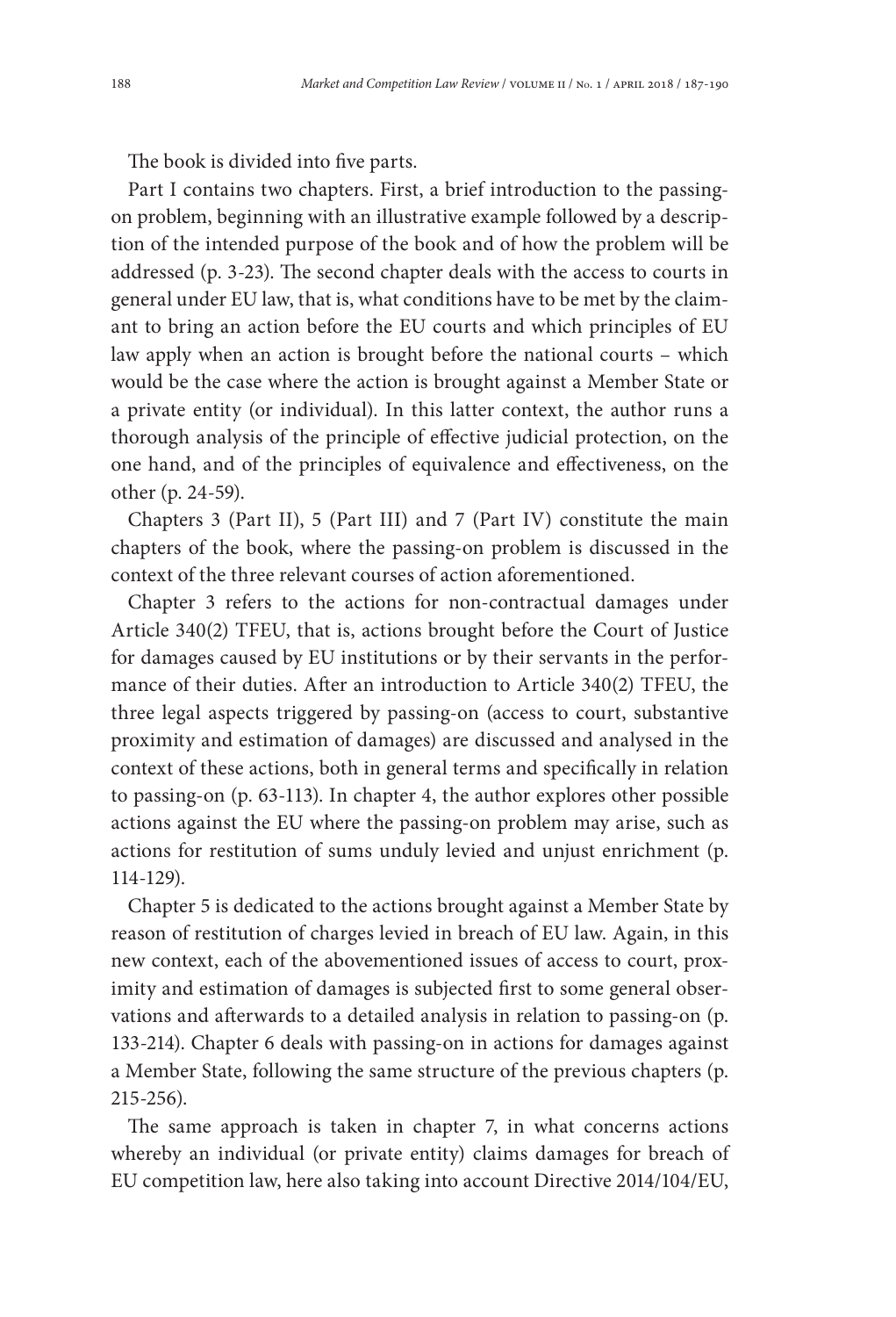which deals explicitly with the passing-on problem (p. 259-369). Chapter 8 discusses the possibility of other horizontal actions, separating EU law damages actions and EU law restitution actions (p. 370-397).

Finally, chapter 9 (Part V) "proceeds to summarize the analyses submitted in the previous chapters and to compare them" (p. 401), recovering some of the debated issues and adding some observations and suggestions about the issue of coordination of litigation (how to assure compensation to claimants from multiple levels of the supply avoiding multiple liability for defendants) and some considerations on deterrence and how it could work in the context of damage claims or restitutions (p. 401-429).

We are in the presence of a well-structured work, written in a clear and systematic way, easy to understand by any person with basic legal training.

Chapter 1 provides a clear view of the problem, of the legal questions involved therein and of the approach to be made in the subsequent chapters; Parts II (chapters 3 and 4), III (chapters 5 and 6) and IV (chapters 7 and 8) follow the same pattern in their structure. Each chapter begins with an outline of the same, followed by an introduction to the specific course of action considered; the author then proceeds to the analysis of each of the three major legal problems previously identified, beginning with some general observations and then discussing the problem regarding passing-on.

Each topic contains a description of the relevant case law of the EU courts, being the most important cases subjected to a detailed and exhaustive discussion, with mention to the relevant facts, analysis of the decision and of the court's reasoning and, sometimes, reference to the contributive discussion, with mention to the relevant facts, analysis of the decision<br>and of the court's reasoning and, sometimes, reference to the contribu-<br>tion of the Advocates General. At the same time, and when appropriate, tion of the Advocates General. At the same time, and when appropriate, the author refers to leading academic opinions. In chapter 7 (competition damages), the work is enriched with an interesting description of US antitrust law (on the topic of access to courts) and offers a comparative perspective of the issue under US law and EU law (p. 290-315).

It must be noted that the purpose elected by the author has led to an essentially descriptive approach, rather than a more discursive one. The conclusions at the end of the main chapters, especially chapter 9, are essentiany descriptive approach, rather than a more discursive one. The<br>conclusions at the end of the main chapters, especially chapter 9, are<br>always brief and still somehow descriptive: "In this inquiry it has been endeavoured to find solutions that serve consistency in EU law, but it is apparent that the conclusions drawn in section 9.E rather suggest differentiation based on the character of the defendants, the private law distinction between restitution and damages, and the strength of public enforcement